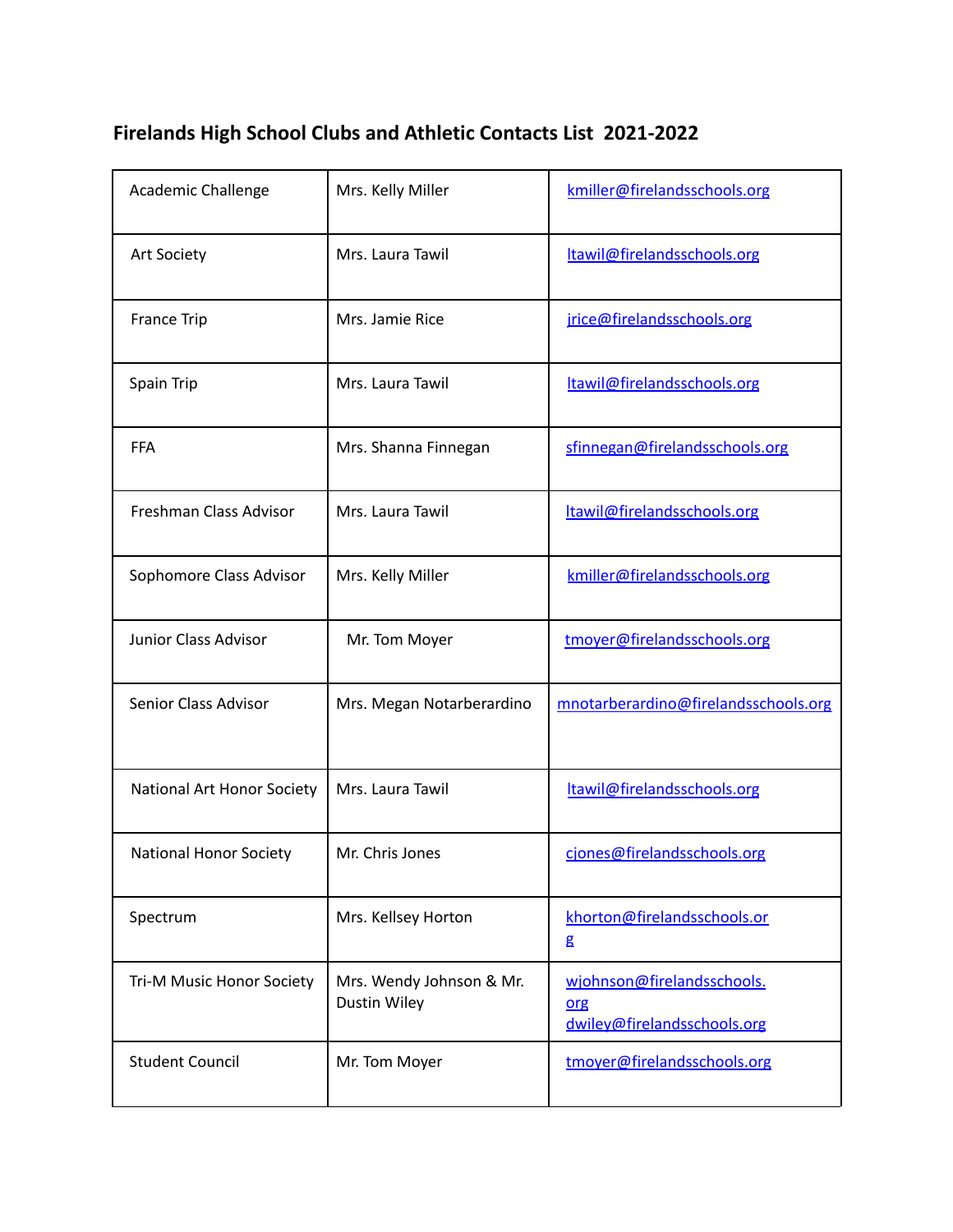| Teen Leadership Corps | Mr. Ryan O'Rourke | rorourke@firelandsschools.org |
|-----------------------|-------------------|-------------------------------|
| Yearbook              | Mr. Chris Jones   | cjones@firelandsschools.org   |

## **Firelands High School Sports**

| <b>Basketball - Boys</b>     | Mr. Alan Januzzi                  | coachjanuzzi@centurytel.net                                      |
|------------------------------|-----------------------------------|------------------------------------------------------------------|
| <b>Basketball - Girls</b>    | Mr. Dave Kudela                   | dkudela@firelandsschools.org                                     |
| <b>Baseball</b>              | Mr. Dan Ransom                    | Dransom0010@gmail.com                                            |
| <b>Bowling</b>               | Mr. Cordy                         | cordy300@yahoo.com                                               |
| Cheer                        | Ms. Moriah McPhie<br>Ms. Gaspaini | fhscheercoachmoriah@gmail.com<br>agasparini@firelandsschools.org |
| Cross Country - Boys & Girls | Mr. Bob Donaldson                 | bdgd7@gmail.com                                                  |
| Football                     | Mr. Ryan O'Rourke                 | rorourke@firelandsschools.org                                    |
| Golf                         | Mr. Kirsch                        | mkirsch@firelandsschools.org                                     |
| Soccer - Boys                | Mr. Zurcher                       | zurcherdave@gmail.com                                            |
| Soccer - Girls               | Mr. Ziegler                       | kevinziegler@ncwcom.com                                          |
| Softball                     |                                   |                                                                  |